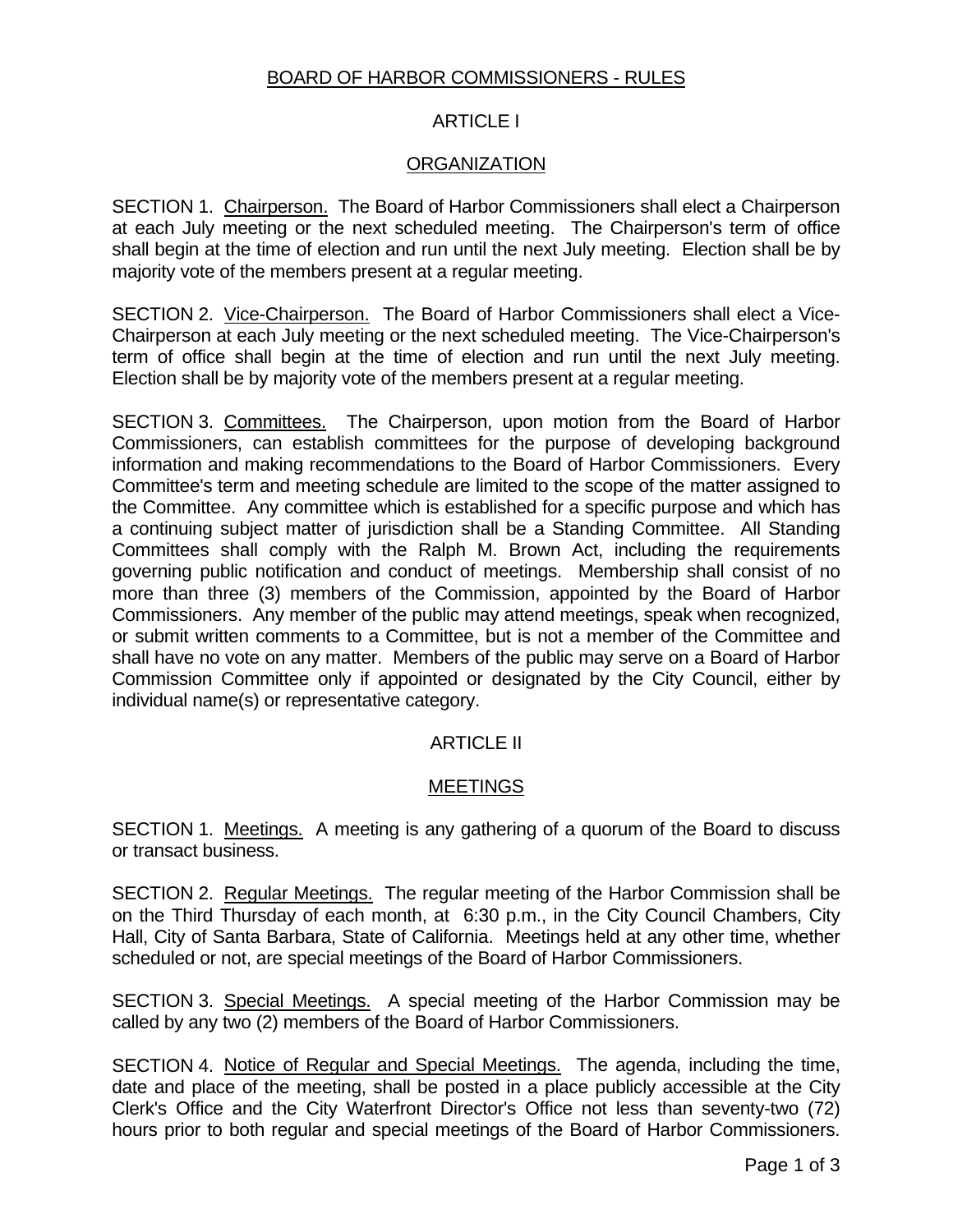Notice of any special meeting must also be provided to media outlets not less than 24 hours prior to the meeting.

SECTION 5. Committee Meetings. Staff will notify all Harbor Commission members of any scheduled Harbor Commission committee meeting not less than seventy-two (72) hours prior to the scheduled meeting.

# ARTICLE III

#### AGENDA

SECTION 1. Scope of Matters to be Considered. The agenda for each meeting will contain a brief description of each item of business to be discussed or transacted at the meeting. Every agenda for a regular meeting shall provide an opportunity for members of the public to directly address the Board on any item under its jurisdiction. The Harbor Commission shall consider the matters of policy with respect to the Santa Barbara Harbor, Stearns Wharf and other Waterfront areas within its jurisdiction. The scope of matters for the Harbor Commission shall be consistent with the Santa Barbara City Charter, Section 811. The Waterfront Business Manager, Facilities Manager and Harbormaster, under the direction of the Waterfront Director, shall submit to the Commission a report pertaining to lease matters, parking, business services information, capital improvements, facilities maintenance, dredging operation and marina management on a regular basis but not less than six (6) times annually.

SECTION 2. Placing Items on Agenda. A matter may be placed on the Harbor Commission agenda by submitting a written request to the Waterfront Director's Office, City Hall, P.O. Box 1990, Santa Barbara, California, 93102-1990, at least ten (10) working days before the meeting at which the matter is to be presented. The request shall indicate the subject matter and the requested action of the Commission. A Harbor Commissioner may place an item on the agenda at any time prior to the preparation of the agenda for the meeting by calling the Waterfront Director's Office. Any material pertaining to an agenda item which is to be reviewed at the meeting shall be submitted to the Waterfront Director concurrently with the agenda request.

SECTION 3. Agenda Order. The agenda shall be prepared in accordance with Robert's Rules of Order. Items of significant public interest may be taken out of order and considered at a different point in the agenda as determined by the Chairperson.

SECTION 4. Ex-Agenda Items. Items which are not listed on the written agenda may be considered if the following occurs:

 a. The Harbor Commission determines, by majority vote, that the matter in question constitutes an emergency or

 b. The Harbor Commission determines that there is a need for immediate action which cannot reasonably wait for the next scheduled meeting, that the need for action came to the attention of the body after the agenda was posted, and that the need for immediate action is determined by vote of 2/3 of total body, or, if 2/3 is not present, by unanimous vote of those present.